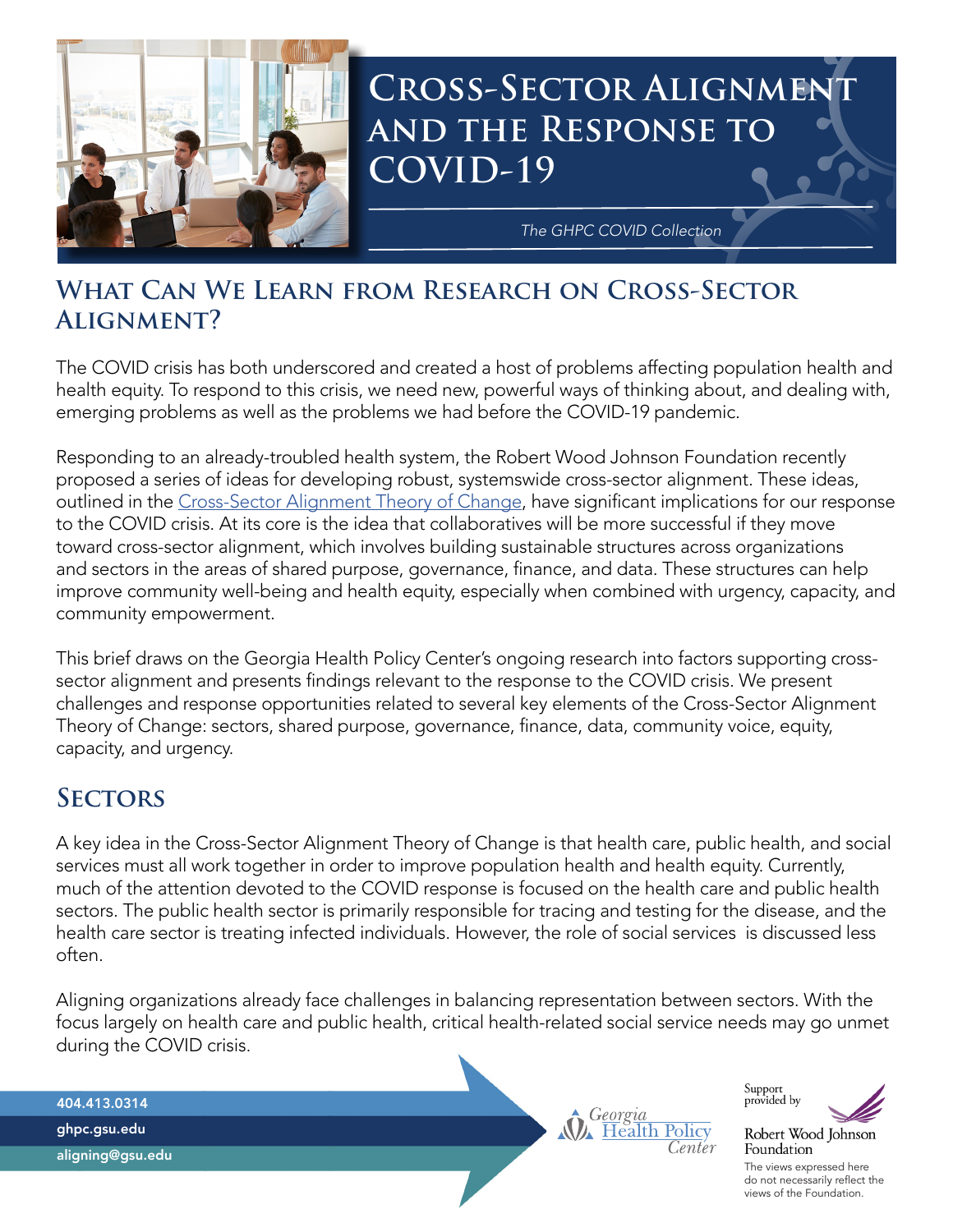### Opportunities for Supporting Cross-Sector Alignment

Organizations that are flexible in collaborating with nontraditional partners have an avenue for exploring more creative responses to population needs.<sup>2</sup> In the case of the COVID crisis, health care and public health agencies have new reasons to collaborate with social service organizations since social service organizations are better positioned to address important health-related community needs that have grown more intense during the pandemic (e.g., food insecurity, housing instability, and domestic violence). Overlooking these needs during a pandemic may result in new population health issues in addition to those caused directly by the virus itself. For example, more households may be experiencing food insecurity due to lost income or decreased access to school meals. Loss of income may also result in housing instability, and physical distancing measures may result in a rise in domestic violence cases. Remaining attentive to health-related social service needs can help prevent the COVID crisis from becoming worse than it already is.

# **Shared Purpose**



Collaborative COVID response efforts are likely to be affected by the fact that different sectors often have their own focus, goals, and outcome measures.3 Differences between the values of practitioners in different sectors may also affect their ability to respond together.<sup>4-6</sup> Such differences, if not reconciled, can inhibit an effective response to the current crisis, especially where the concerns of a one sector are marginalized relative to the concerns of another.

In the case of the current crisis, there is an extraordinary and immediate need to address the physical health challenges faced by individuals with COVID-19. However, an effective response to the current crisis will also have to address mental health and social problems developing in this crisis since these factors will have a significant impact on population health more generally. As an example, the looming economic recession is likely to affect social determinants of health across the population, reducing the socioeconomic status of large portions of the population. This could become a significant problem for many reasons but for population health in particular, since socioeconomic status is closely linked to health status.7 Without a sense of shared purpose across sectors, the COVID response may be too narrowly focused.

#### Opportunities for Supporting Cross-Sector Alignment

Early development of shared purpose helps build consensus on the most effective interventions across sectors.<sup>8-10</sup> In response to the COVID crisis, aligning organizations should consider coming to agreement around shared outcomes sought in the coming months and years.

Shared purpose is important not only for setting long-term goals but also has immediate practical implications. For example, developing shared outcomes early may help organizations identify gaps in their data-collection activities.<sup>11</sup> Agreement on shared purpose may also help collaboratives prepare to respond to issues more quickly as the crisis unfolds. An example in the current crisis would be preparing for rising unemployment.

# **Governance**



Effective governance is an important factor for cross-sector alignment, and collaboratives that already have effective governance structures and effective leadership are at an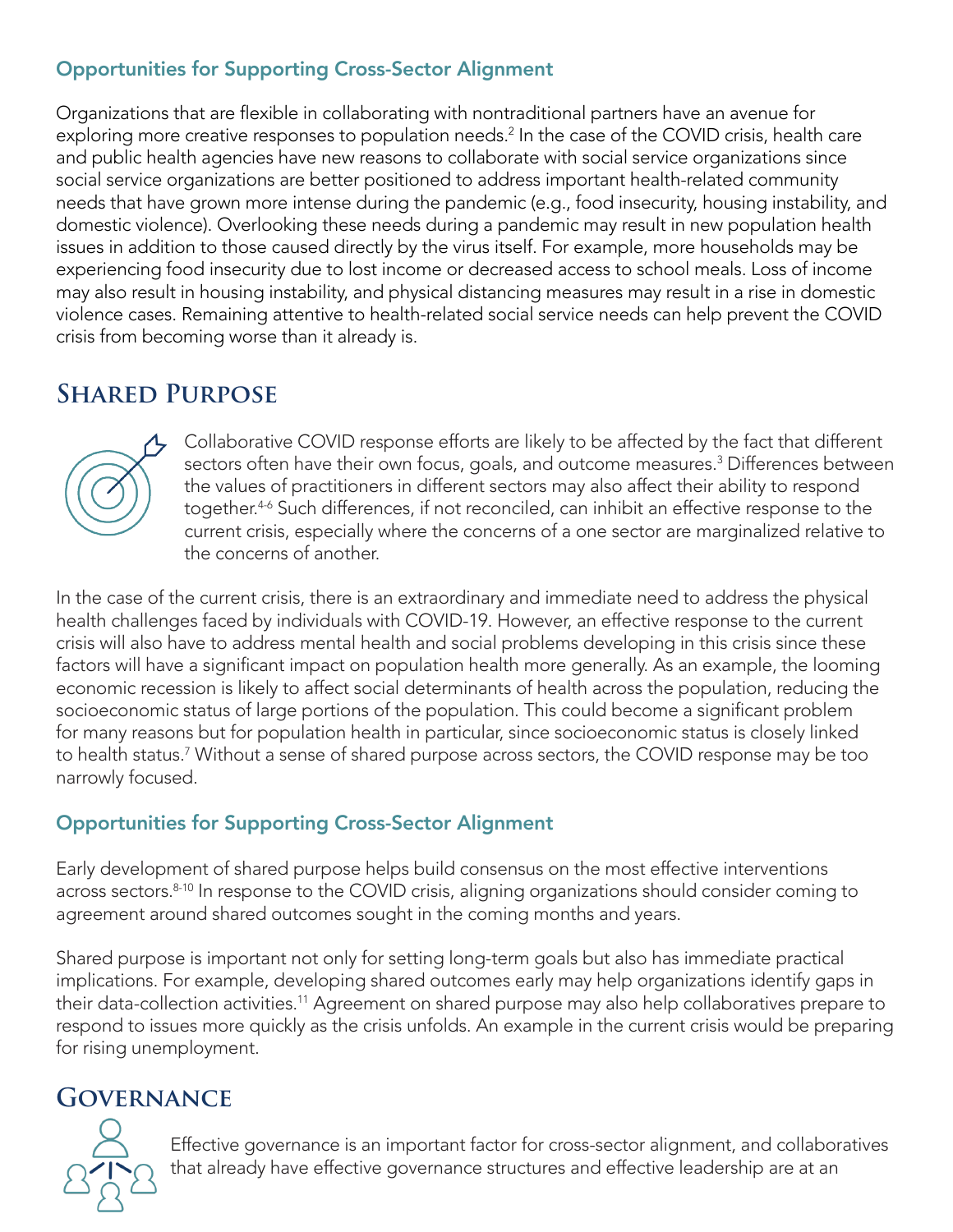advantage when quickly responding to a crisis. When caught without effective governance, it can take substantial time and effort to identify and establish effective governance structures and leadership.<sup>1, 12-13</sup>

#### Opportunities for Supporting Cross-Sector Alignment

When there is a need for immediate response efforts, such as in the case of the current epidemic, aligning organizations can employ strategies that bypass more time-consuming arrangements that are less valuable in the context of escalating crises. For the COVID crisis, where attention is already devoted to many of the key problems and where there is already some level of volunteerism, avoiding complex legal arrangements may speed up initiatives.<sup>14</sup> Collaboratives may consider striking a balance between formal and informal arrangements.15-16

# **Financing**



An important step in effectively responding to the COVID crisis will be securing funding. Organizations in all sectors face funding challenges, and the COVID crisis is likely to create new problems. For example, many resources are now being dedicated to the treatment of COVID-19, and while resource allocation is not zero-sum, the attention devoted to acute care centers in hospitals may create challenges for other

areas of health care or exacerbate already-existing problems with funding shortages for social service organizations.18

#### Opportunities for Supporting Cross-Sector Alignment

While resources are being shifted, aligning organizations should consider sources of funding and funding mechanisms for responding to the crisis broadly and inclusively of social services. There are many potential funding mechanisms to consider, for example blending and braiding of funds, where different sources of funds are mixed together to varying degrees and dedicated to a shared objective. Blended funding may be a particularly useful mechanism during the emerging crisis because these funds are not divided into strands with earmarks and therefore tend to be more flexible.<sup>19</sup>

# DATA



During the COVID crisis, data has been, and will continue to be, critical for tracing, testing for, and combatting SARS-CoV-2, the virus that causes COVID-19. However, integrating information systems across sectors has historically been challenging.<sup>20-25</sup> Data-sharing problems have significant implications for the current crisis. For example, health care data on COVID-19 cases is critical for the testing and tracing activities being conducted by public health organizations. As another example, public health

organizations could also benefit from information on social determinants of health that affect COVID-19 risk factors, and such information is often held by public health and social service organizations.

A major challenge is that building collaborative data infrastructure often takes time and can be highly resource intensive.<sup>26</sup> Organizations without resources to invest in data systems may be limited in their ability to respond to the COVID crisis. Community-based organizations (CBOs) historically work with fewer resources to begin with and may lack the technical expertise and systems to establish, process, and analyze relevant COVID data. This will disproportionately affect response efforts for disadvantaged populations that primarily rely on CBOs for services.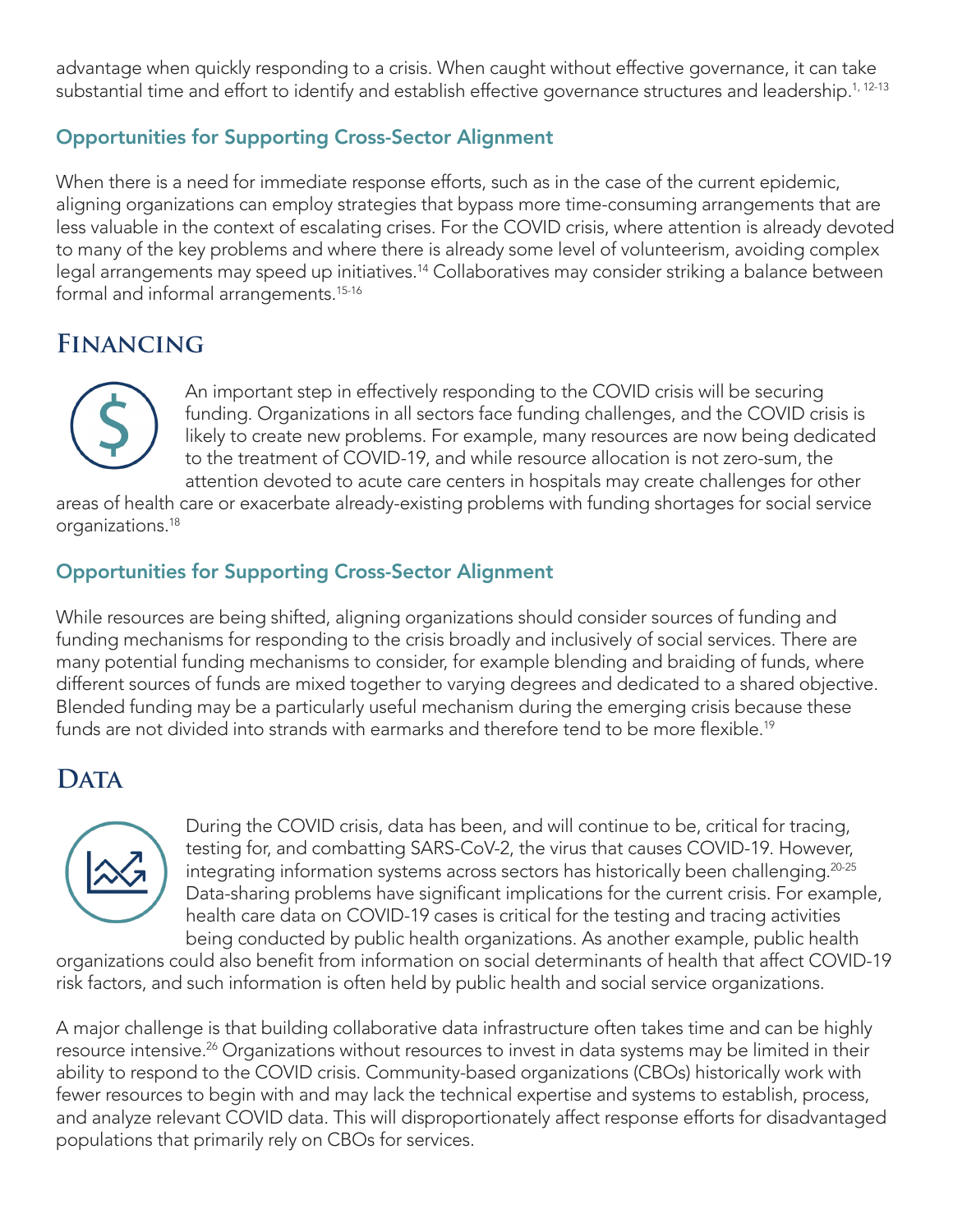### Opportunities for Supporting Cross-Sector Alignment

Efforts to track and trace the virus can be supported by existing data-sharing infrastructure that facilitates necessary information exchanges. Aligning organizations can also support efforts to broaden data access by providing technical assistance to their constituent organizations.<sup>27</sup> Government involvement can also potentially improve efforts to share data, since governments can often mandate the collection and provision of useful data.<sup>28</sup> For longer-term needs, governments and other organizations can set standards to facilitate interoperability.<sup>29-30</sup>

# **Community Voice**



Prioritizing community concerns throughout aligning efforts can help identify COVID response priorities. However, factors such as current physical distancing restrictions may be preventing community members' voices from being heard in the response effort. Interactions with government leaders in particular are now more limited, and such interactions were already limited before the pandemic.<sup>31</sup>

### Opportunities for Supporting Cross-Sector Alignment

Without face-to-face meetings and events, including community voice in COVID response efforts will require creative thinking. CBOs can be well-connected to their communities and understand their needs,<sup>32-33</sup> so while involving community members directly is preferable, community voice can still be included in response efforts to some degree by engaging CBOs as a proxy for individuals in the community. The use of remote communication technology could also help in engaging community members. However, it will be important to account for inequities in access to internet services and computers, which negatively affect many under-resourced communities.

# **Equity**



The COVID crisis has worsened many already-existing inequities. For example, African-American people are dying from COVID-19 in disproportionate numbers.<sup>34</sup> This is likely related to disproportionate access to health care, where communities of color tend to have more limited access. Front-line workers with relatively low incomes have also been put at greater risk to keep essential services running. Many of these workers

are paid minimum wage for this risky work, resulting in compounded exposure to inequities. Yet a comprehensive approach to equity has been limited by uncoordinated policies.<sup>35</sup>

### Opportunities for Supporting Cross-Sector Alignment

The pandemic highlights a need to rethink our approach to inequity. Collaboratively improving access to services is one way to reduce inequity.<sup>36</sup> The inclusion of community voice at all stages of alignment is also important for addressing inequities, and organizations can improve their crisis response by building relationships with communities and introducing an equity focus into their work. $37$ 

# **Capacity and Urgency**



Capacity and urgency are key concepts in the Cross-Sector Alignment Theory of Change. An organization's capacity affects its ability to join others in developing shared purpose, governance, financing, and data. It can also affect how well an organization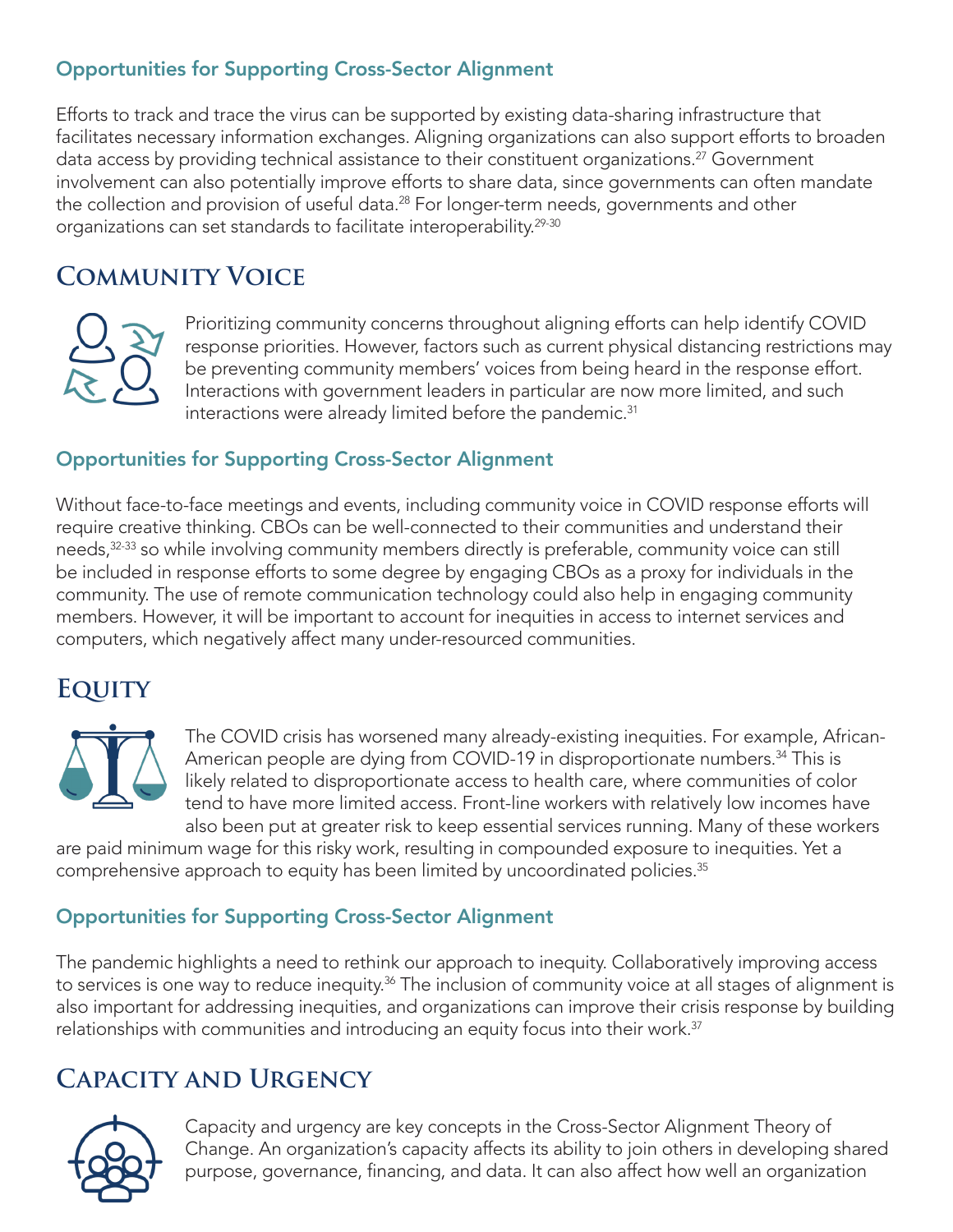is able to incorporate community voice and equity into its work or, in the case of the current crisis, a response to the pandemic.



The COVID crisis will have a lasting impact on organizational capacity. For example, there will be a decrease in employees for many organizations. Likewise, there will be changes in funding for many other organizations. Yet the COVID crisis only highlights the need for additional capacity.

The sense of urgency around the COVID crisis will be important for developing the capacity to align across sectors. Historically, pandemics have induced new partnerships.<sup>38</sup> For existing partnerships, the work often became more collaborative and was sustained beyond pandemic response efforts.<sup>38</sup> These lessons should be considered for their implications for the current crisis, since aligning organizations are likely to have a significant advantage in their crisis response.

# **Conclusion**

The Cross-Sector Alignment Theory of Change is a rich source of ideas for responding to the COVID crisis. The pandemic has exacerbated already-existing cracks in our health care, public health, and social service systems. Aligning organizations are often well-positioned to address these cracks, and now is a good time to consider how robust cross-sector alignment may help address many of the issues we now face.

> Written by Aliza Petiwala, Christiana Oshotse, Daniel Lanford, Amanda Phillips Martinez, Kodasha Thomas, and Brandy Holloman

# **References**

- 1. Buffardi, A. L., Cabello, R., & Garcia, P. J. (2012). Toward greater inclusion: Lessons from Peru in confronting challenges of multi-sector collaboration. *Rev Panam Salud Publica,* 32(3), 245-250.
- 2. Kritz, J. (2017). A realist systematic review of cross-sector collaboration implementation in developing countries & mediation as a useful instrument. *Pepperdine Dispute Resolution Law Journal*, 17(2).
- 3. Hendriks, A. M., Kremers, S. P., Gubbels, J. S., Raat, H., de Vries, N. K., & Jansen, M. W. (2013). Towards health in all policies for childhood obesity prevention. *J Obes*, 2013, 632540. doi: 10.1155/2013/632540
- 4. de Montigny, J. G., Desjardins, S., & Bouchard, L. (2019). The fundamentals of cross-sector collaboration for social change to promote population health. *International Journal of Integrated Care*, 26(2), 41-50. doi: 10.1177/1757975917714036
- 5. Harris, J. K., Roche, J., Estlund, A. K., Mense, C., & Baker, E. A. (2014). Partnering to create a more livable city: the Livable St Louis Network. *J Public Health Manag Pract*, 20(4), 384-391. doi: 10.1097/PHH.0b013e31829bfc3a
- 6. van der Kleij, M. R., Crone, M., Reis, R., & Paulussen, T. (2016). Unravelling the factors decisive to the implementation of EPODE-derived community approaches targeting childhood obesity: a longitudinal, multiple case study. *Int J Behav Nutr Phys Act*, 13(1), 98. doi: 10.1186/s12966-016-0423-5
- 7. Hood, C. M., Gennuso, K. P., Swain, G. R., & Catlin, B. B. (2016). County health rankings: relationships between determinant factors and health outcomes. *American Journal of Preventive Medicine*, 50(2), 129-135.
- 8. Center for Sharing Public Health Services and Public Health National Center for Innovations. (2019). *Cross-sector innovation initiative: Environmental scan full report* (CfSPH Services & PHNCf Innovations Eds.).
- 9. Freda, B., Kozick, D., & Spencer, A. (2018). *Partnerships for health: lessons for bridging community-based organizations and health care organizations:* Blue Cross Blue Shield of Massachusetts, Center for Health Care Strategies.
- 10. Siegel, B., Winey, D., & Kornetsky, A. (2015). *Pathways to system change: the design of multisite, cross-sector initiatives*: Federal Reserve Bank of San Francisco.
- 11. The National Center for Complex Health and Social Needs. (2018). *Building trust for cross-sector data collaboration*. 9.
- 12. Southby, K., & Gamsu, M. (2018). Factors affecting general practice collaboration with voluntary and community sector organisations. *Health Soc Care Community*, 26(3), e360-e369. doi: 10.1111/hsc.12538